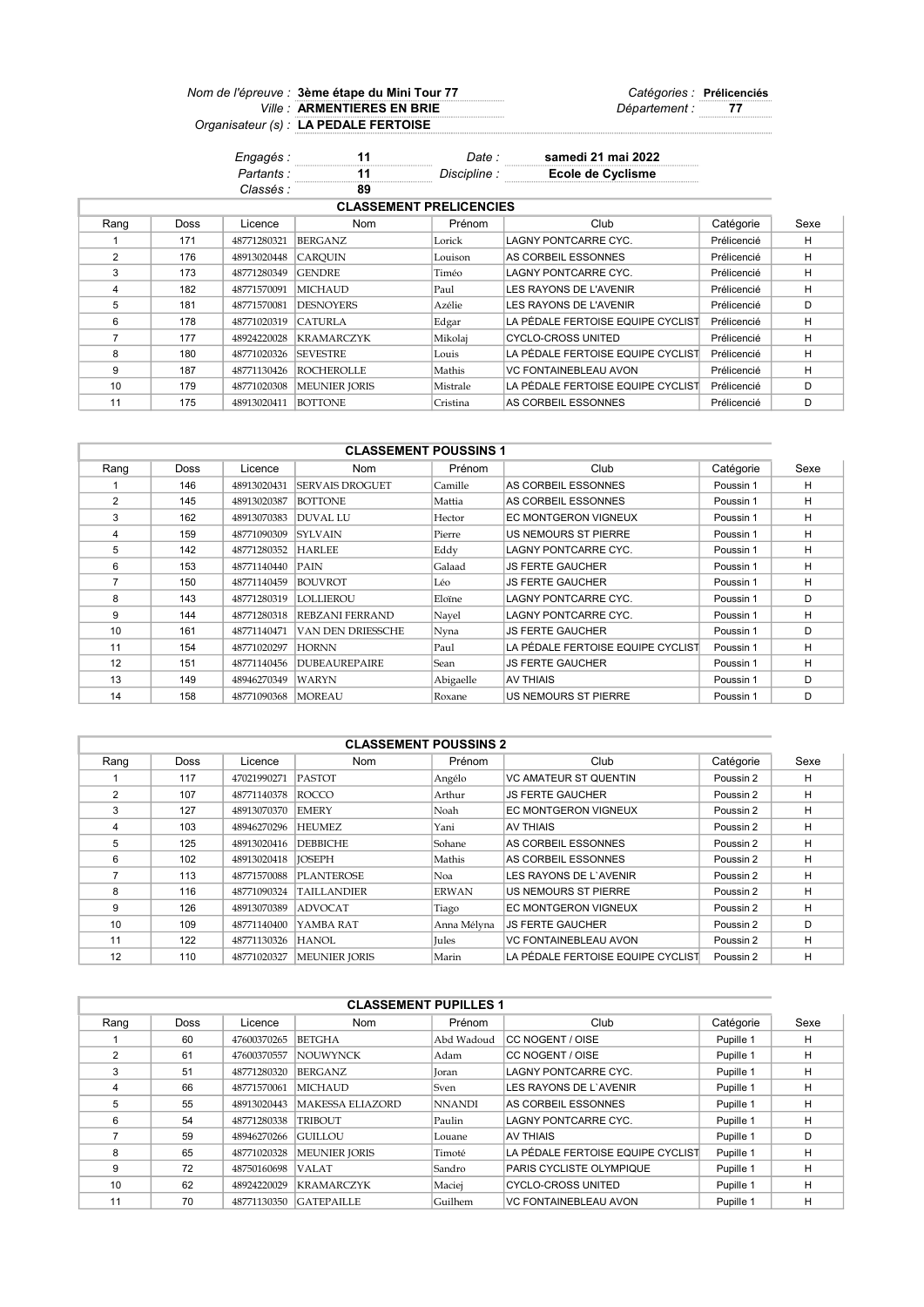| 68           | 71130418<br>4877 | <b>BEL</b>       | $-1$<br>'Florian | <b>VC FONTAINEBLEAU AVON</b> | Pupille ∵ |  |
|--------------|------------------|------------------|------------------|------------------------------|-----------|--|
| $\sim$<br>ეკ | 71280357<br>487  | <b>TREMOLADA</b> | Alice            | LAGNY PONTCARRE CYC.         | Pupille   |  |

| <b>CLASSEMENT PUPILLES 2</b> |                |             |                    |                 |                                   |           |      |  |  |
|------------------------------|----------------|-------------|--------------------|-----------------|-----------------------------------|-----------|------|--|--|
| Rang                         | <b>Doss</b>    | Licence     | <b>Nom</b>         | Prénom          | Club                              | Catégorie | Sexe |  |  |
|                              | 14             | 47600370266 | <b>BETGHA</b>      | Abd Samad       | CC NOGENT / OISE                  | Pupille 2 | H    |  |  |
| $\overline{2}$               | 32             | 48913020412 | PEZZOLI            | Evann           | AS CORBEIL ESSONNES               | Pupille 2 | H    |  |  |
| 3                            | $\overline{7}$ | 48771280294 | <b>TAISNE</b>      | Lucas           | <b>LAGNY PONTCARRE CYC.</b>       | Pupille 2 | H    |  |  |
| 4                            | 29             | 48750160790 | <b>SIEURIN</b>     | Louis           | PARIS CYCLISTE OLYMPIQUE          | Pupille 2 | H    |  |  |
| 5                            | 33             | 48913070098 | <b>ROTTEMENT</b>   | Bastien         | EC MONTGERON VIGNEUX              | Pupille 2 | H    |  |  |
| 6                            | 2              | 48771280291 | CABALLERO GEOFFROY | Tristan         | LAGNY PONTCARRE CYC.              | Pupille 2 | H    |  |  |
| 7                            | 4              | 48771280362 | <b>CLOUET</b>      | Léo             | LAGNY PONTCARRE CYC.              | Pupille 2 | H    |  |  |
| 8                            | 3              | 48771280324 | <b>CAILLE</b>      | Clément         | LAGNY PONTCARRE CYC.              | Pupille 2 | H    |  |  |
| 9                            | 22             | 48771040262 | <b>VADIUS</b>      | Erwan           | PEDALE COMBS LA VILLAISE          | Pupille 2 | H    |  |  |
| 10                           | 20             | 48771570065 | <b>DESNOYERS</b>   | Samuel          | LES RAYONS DE L'AVENIR            | Pupille 2 | H    |  |  |
| 11                           | 15             | 48771140430 | <b>BARDET</b>      | Nathan          | <b>JS FERTE GAUCHER</b>           | Pupille 2 | H    |  |  |
| 12                           | 6              | 48771280271 | <b>SPILERS</b>     | Marie           | LAGNY PONTCARRE CYC.              | Pupille 2 | D    |  |  |
| 13                           | 24             | 48771090325 | <b>MOREAU</b>      | <b>HUGO</b>     | <b>US NEMOURS ST PIERRE</b>       | Pupille 2 | H    |  |  |
| 14                           | 23             | 48771090081 | <b>DENIS</b>       | Sacha           | <b>US NEMOURS ST PIERRE</b>       | Pupille 2 | H    |  |  |
| 15                           | 19             | 48771020236 | <b>MERIAUX</b>     | Maximilien      | LA PÉDALE FERTOISE EQUIPE CYCLIST | Pupille 2 | H    |  |  |
| 16                           | 17             | 48771140427 | <b>SORNOM</b>      | Jean Louis      | <b>JS FERTE GAUCHER</b>           | Pupille 2 | H    |  |  |
| 17                           | 8              | 48913020444 | <b>GHOMIR</b>      | Nahla           | AS CORBEIL ESSONNES               | Pupille 2 | D    |  |  |
| 18                           | 12             | 48946270293 | <b>GRIPON</b>      | Mickaël         | <b>AV THIAIS</b>                  | Pupille 2 | H    |  |  |
| 19                           | 26             | 48771130335 | <b>PONTHUS</b>     | Crystale        | <b>VC FONTAINEBLEAU AVON</b>      | Pupille 2 | D    |  |  |
| 20                           | 13             | 48946270335 | PHUONG             | <b>Ionathan</b> | <b>AV THIAIS</b>                  | Pupille 2 | H    |  |  |

|                | <b>CLASSEMENT BENJAMINS 1</b> |             |                          |               |                                        |            |      |  |  |  |  |  |
|----------------|-------------------------------|-------------|--------------------------|---------------|----------------------------------------|------------|------|--|--|--|--|--|
| Rang           | Doss                          | Licence     | Nom                      | Prénom        | Club                                   | Catégorie  | Sexe |  |  |  |  |  |
|                | 34                            | 48913070103 | <b>ROTTEMENT</b>         | Thomas        | EC MONTGERON VIGNEUX                   | Benjamin 1 | H    |  |  |  |  |  |
| 2              | 11                            | 48913020374 | <b>BOTTONE</b>           | Amadéo        | AS CORBEIL ESSONNES                    | Benjamin 1 | H    |  |  |  |  |  |
| 3              | 7                             | 48771280250 | <b>KURNIKOWSKI</b>       | Nolan         | <b>LAGNY PONTCARRE CYC.</b>            | Benjamin 1 | H    |  |  |  |  |  |
| 4              | 33                            | 48913070294 | <b>GRAS</b>              | Eva           | EC MONTGERON VIGNEUX                   | Benjamin 1 | D    |  |  |  |  |  |
| 5              | 5                             | 48771280293 | <b>GENDRON</b>           | Tom           | LAGNY PONTCARRE CYC.                   | Benjamin 1 | H    |  |  |  |  |  |
| 6              | 16                            | 47600370558 | <b>NOUWYNCK</b>          | Youness       | CC NOGENT / OISE                       | Benjamin 1 | H    |  |  |  |  |  |
| $\overline{7}$ | 3                             | 48771280313 | <b>CARON</b>             | Aronn         | <b>LAGNY PONTCARRE CYC.</b>            | Benjamin 1 | H    |  |  |  |  |  |
| 8              | 10                            | 48913020440 | <b>BILLARD</b>           | julyan        | AS CORBEIL ESSONNES                    | Benjamin 1 | H    |  |  |  |  |  |
| 9              | 14                            | 48913020461 | <b>MASSE</b>             | Clément       | AS CORBEIL ESSONNES                    | Benjamin 1 | H    |  |  |  |  |  |
| 10             | 35                            | 46510250150 | <b>DOUBLET CAUSTROIS</b> | Paul          | V.C. AVIZE                             | Benjamin 1 | H    |  |  |  |  |  |
| 11             | 25                            | 48771020300 | <b>ANTI</b>              | Giani         | LA PÉDALE FERTOISE EQUIPE CYCLIST      | Benjamin 1 | H    |  |  |  |  |  |
| 12             | 19                            | 48771140370 | <b>GOUIN</b>             | Clément       | <b>JS FERTE GAUCHER</b>                | Benjamin 1 | H    |  |  |  |  |  |
| 13             | 36                            | 48782260160 | <b>LAPEYRONIE</b>        | Mathieu       | <b>VELO CLUB ELANCOURT SAINT-QUENT</b> | Benjamin 1 | H    |  |  |  |  |  |
| 14             | 28                            | 48771040270 | PIERLOT                  | Dorian        | PEDALE COMBS LA VILLAISE               | Benjamin 1 | H    |  |  |  |  |  |
| 15             | 6                             | 48771280350 | <b>GODIN</b>             | Maxime        | <b>LAGNY PONTCARRE CYC.</b>            | Benjamin 1 | H    |  |  |  |  |  |
| 16             | 30                            | 48913020457 | <b>DEWILDE PINAULT</b>   | Nathan        | AS CORBEIL ESSONNES                    | Benjamin 1 | H    |  |  |  |  |  |
| 17             | 18                            | 48771140431 | <b>DHORBAIT</b>          | Julien        | <b>JS FERTE GAUCHER</b>                | Benjamin 1 | H    |  |  |  |  |  |
| 18             | 2                             | 48771280346 | <b>BARBOTTE</b>          | Benjamin      | <b>LAGNY PONTCARRE CYC.</b>            | Benjamin 1 | H    |  |  |  |  |  |
| 19             | $\mathbf{1}$                  | 48771280149 | <b>ALBIENTZ</b>          | Lucie         | <b>LAGNY PONTCARRE CYC.</b>            | Benjamin 1 | D    |  |  |  |  |  |
| 20             | 29                            | 48771090343 | <b>NEZONDET</b>          | <b>MELVYN</b> | US NEMOURS ST PIERRE                   | Benjamin 1 | H    |  |  |  |  |  |
| 21             | 22                            | 48771140443 | <b>MARICHAL</b>          | <b>Iules</b>  | <b>JS FERTE GAUCHER</b>                | Benjamin 1 | H    |  |  |  |  |  |
| 22             | 23                            | 48771140379 | <b>ROCCO</b>             | Raphaël       | <b>JS FERTE GAUCHER</b>                | Benjamin 1 | H    |  |  |  |  |  |
| 23             | 24                            | 48771140451 | VAN DEN DRIESSCHE        | Lylou         | <b>JS FERTE GAUCHER</b>                | Benjamin 1 | D    |  |  |  |  |  |
| 24             | 9                             | 48771280355 | <b>LEYGUE</b>            | Nathan        | <b>LAGNY PONTCARRE CYC.</b>            | Benjamin 1 | H    |  |  |  |  |  |

| <b>CLASSEMENT BENJAMINS 2</b> |             |             |                    |              |                                   |            |      |  |  |  |  |
|-------------------------------|-------------|-------------|--------------------|--------------|-----------------------------------|------------|------|--|--|--|--|
| Rang                          | <b>Doss</b> | Licence     | <b>Nom</b>         | Prénom       | Club                              | Catégorie  | Sexe |  |  |  |  |
|                               | 57          | 47600370267 | <b>BETGHA</b>      | Abd Djalil   | CC NOGENT / OISE                  | Benjamin 2 | H    |  |  |  |  |
| 2                             | 58          | 47600370526 | <b>LAURENCEAU</b>  | Edgar        | CC NOGENT / OISE                  | Benjamin 2 | н    |  |  |  |  |
| 3                             | 79          | 48913020442 | <b>VIGNOLO</b>     | Sandro       | AS CORBEIL ESSONNES               | Benjamin 2 | H    |  |  |  |  |
| 4                             | 72          | 48913070337 | <b>GOURY</b>       | Tom          | EC MONTGERON VIGNEUX              | Benjamin 2 | H    |  |  |  |  |
| 5                             | 76          | 48750160671 | <b>GAUTHIER</b>    | Paul         | PARIS CYCLISTE OLYMPIQUE          | Benjamin 2 | H    |  |  |  |  |
| 6                             | 78          | 48957110217 | <b>LAIMINA</b>     | Mostafa      | US EZANVILLE ECOUEN               | Benjamin 2 | H    |  |  |  |  |
|                               | 51          | 48771280292 | CABALLERO GEOFFROY | Yann         | LAGNY PONTCARRE CYC.              | Benjamin 2 | н    |  |  |  |  |
| 8                             | 71          | 48771130402 | <b>IOVIGNOT</b>    | Maël         | <b>VC FONTAINEBLEAU AVON</b>      | Benjamin 2 | н    |  |  |  |  |
| 9                             | 62          | 48771020310 | <b>BOUYSSOU</b>    | Ethan        | LA PÉDALE FERTOISE EQUIPE CYCLIST | Benjamin 2 | н    |  |  |  |  |
| 10                            | 73          | 48913070384 | <b>MIRLAND</b>     | <b>Iules</b> | EC MONTGERON VIGNEUX              | Benjamin 2 | H    |  |  |  |  |
| 11                            | 70          | 48771130295 | <b>CHAUSSE</b>     | Nils         | <b>VC FONTAINEBLEAU AVON</b>      | Benjamin 2 | н    |  |  |  |  |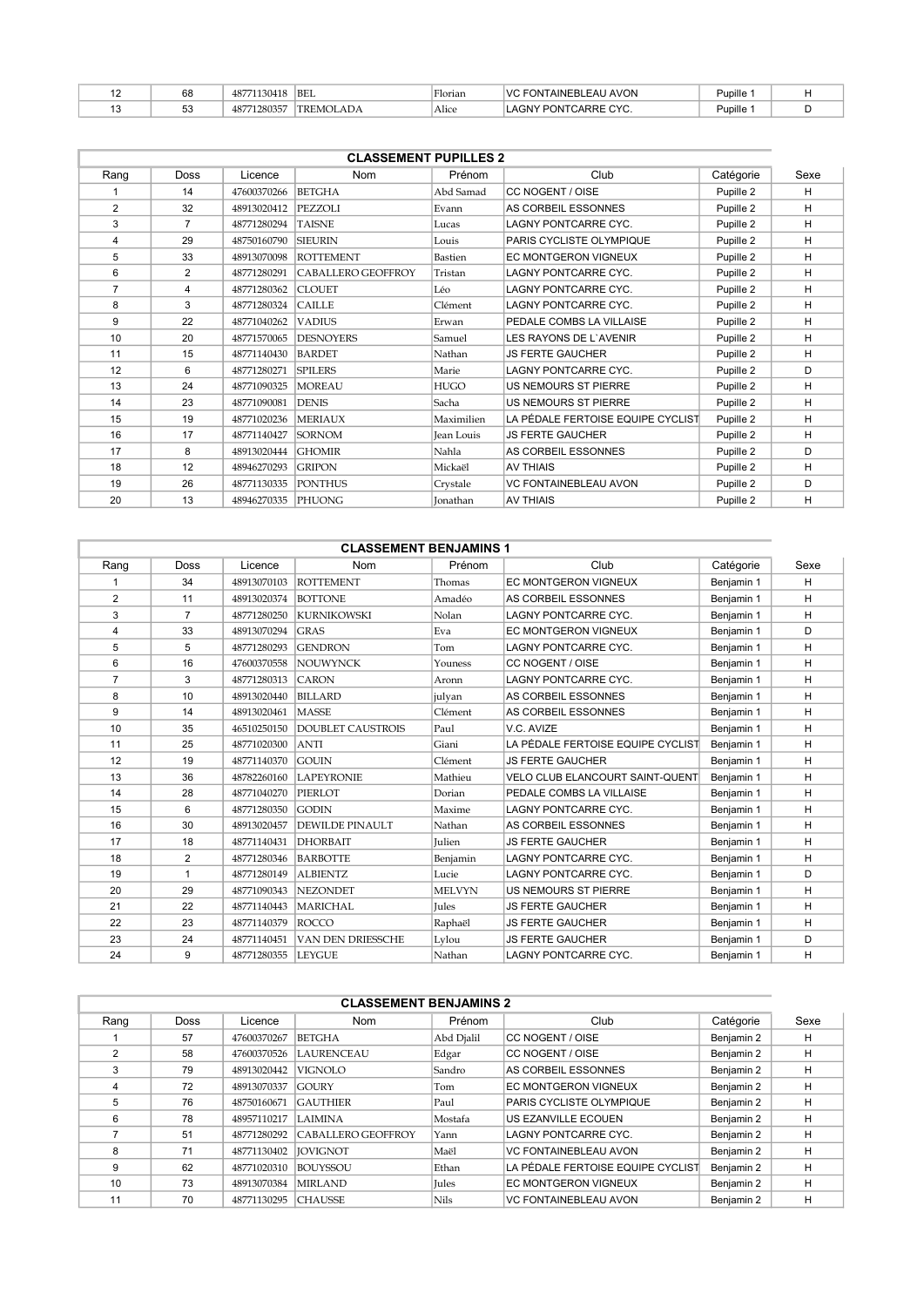|    | 75 |                     | 48750160670 COMMEINHES | Baptiste     | PARIS CYCLISTE OLYMPIQUE          | Beniamin 2 |   |
|----|----|---------------------|------------------------|--------------|-----------------------------------|------------|---|
| 13 | 69 | 48771130378         | <b>BESCOND</b>         | Amélie       | <b>VC FONTAINEBLEAU AVON</b>      | Beniamin 2 | D |
| 14 | 60 | 48771140434 CLEMENT |                        | Clovis       | IJS FERTE GAUCHER                 | Beniamin 2 |   |
| 15 | 63 | 48771020279         | <b>DESWARTE</b>        | <b>CYRIL</b> | LA PÉDALE FERTOISE EQUIPE CYCLIST | Beniamin 2 |   |
| 16 | 55 | 48946270315 BELLI   |                        | Elio         | ICC NOGENT / OISE                 | Benjamin 2 |   |